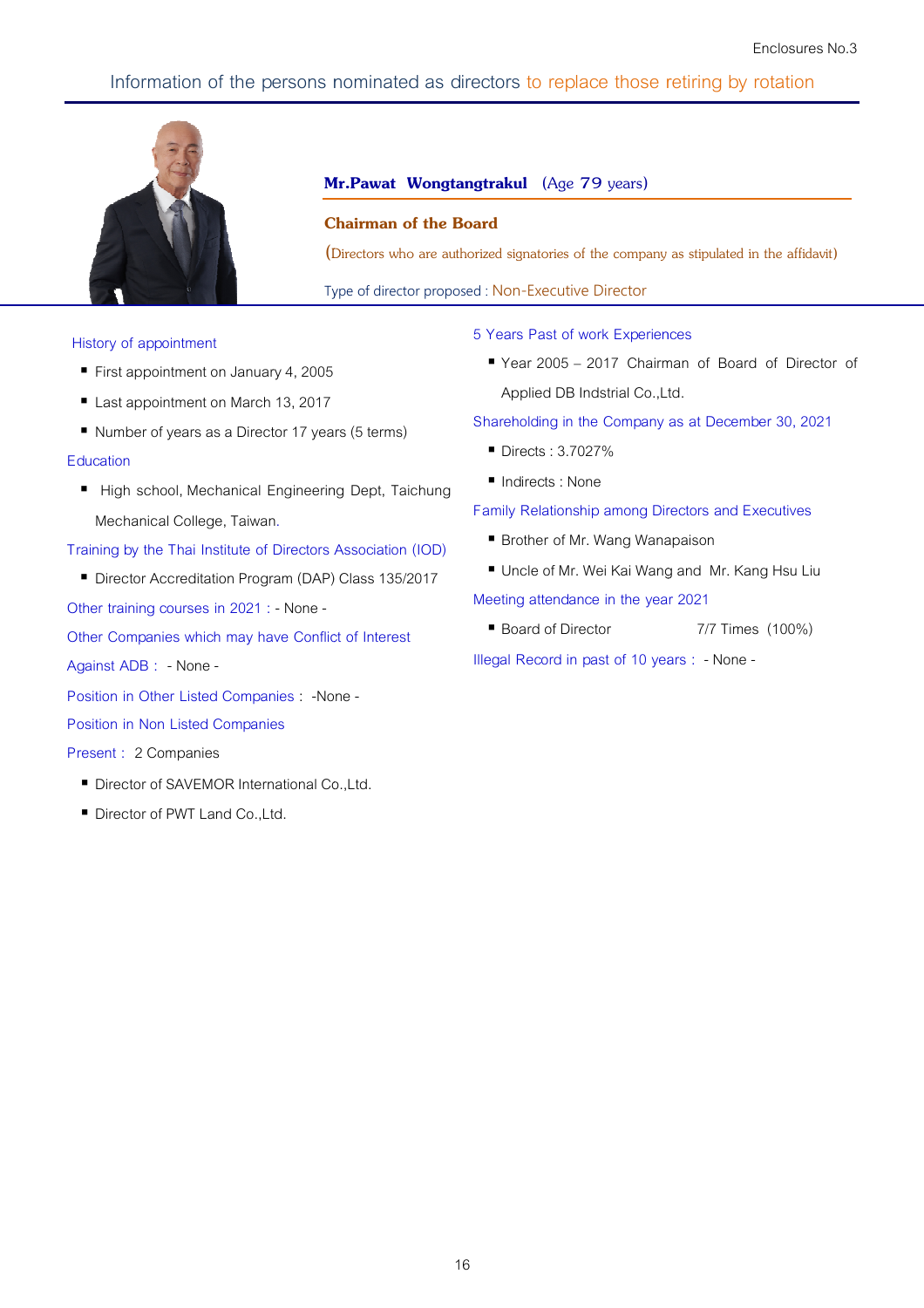**Mr.Wang Wanapaison** (Age 70 years)

Type of director proposed : Executive Director

**/ Chief Executive Officer**



#### **History of appointment**

- First appointment on January 4, 2005
- Last appointment on March 13, 2017
- Number of years as a Director 17 years (5 terms)

#### **Education**

High school, Chemical Engineer, Tai Chung Technical High School, Taiwan.

#### **Training by the Thai Institute of Directors Association (IOD)**

■ Director Accreditation Program (DAP) Class 131/2016

#### **Other training courses in 2021**

- **November 19** Thai Private Sector Collective Action Against Corruption (CAC) Course by Dr.Mongkon Laoworapong.
- **November 22-23** Risk Assessment to prevent catastrophic Incidents in the chemical industry and Management for industrial plants to prevent flooding Course by the Society of Applied Chemical Engineers of Thailand.

**Other Companies which may have Conflict of Interest Against ADB :** - None -

Position in Other Listed Companies : - None -

#### **Position in Non Listed Companies**

**Present :** 2 Companies

- Chairman of the Board of Director of ADB BIO Co.,Ltd.
- Director of All New Vision Co., Ltd.

#### **5 Years Past of work Experiences**

(Directors who are authorized signatories of the company as stipulated in the affidavit)

**Director Director / Chairman of Executive Committee / Risk Management Committee** 

- **Year 2005 2017** Director / Chief Executive Officer of Applied DB Industrial Company Limited
- Year 2015 2018 Director of TVDI Vietnam
- Year 2013 2018 Director of Hypanique Co.,Ltd.

### **Shareholding in the Company as at December 30, 2021**

- **Direct** : 7.8315%
- **Indirect** : 2.3603%

#### **Family Relationship among Directors and Executives**

- Brother of Mr.Pawat Wongtangtrakul
- Uncle of Mr. Wei Kai Wang and Mr. Kang Hsu Liu

### **Meeting attendance in the year 2021**

- Board of Director 7/7 Times (100%)
- Risk Management Committee Committee 2/2 Times (100%)
- **Executive Committee** 6/6 Times (100%)

Illegal Record in past of 10 years : - None -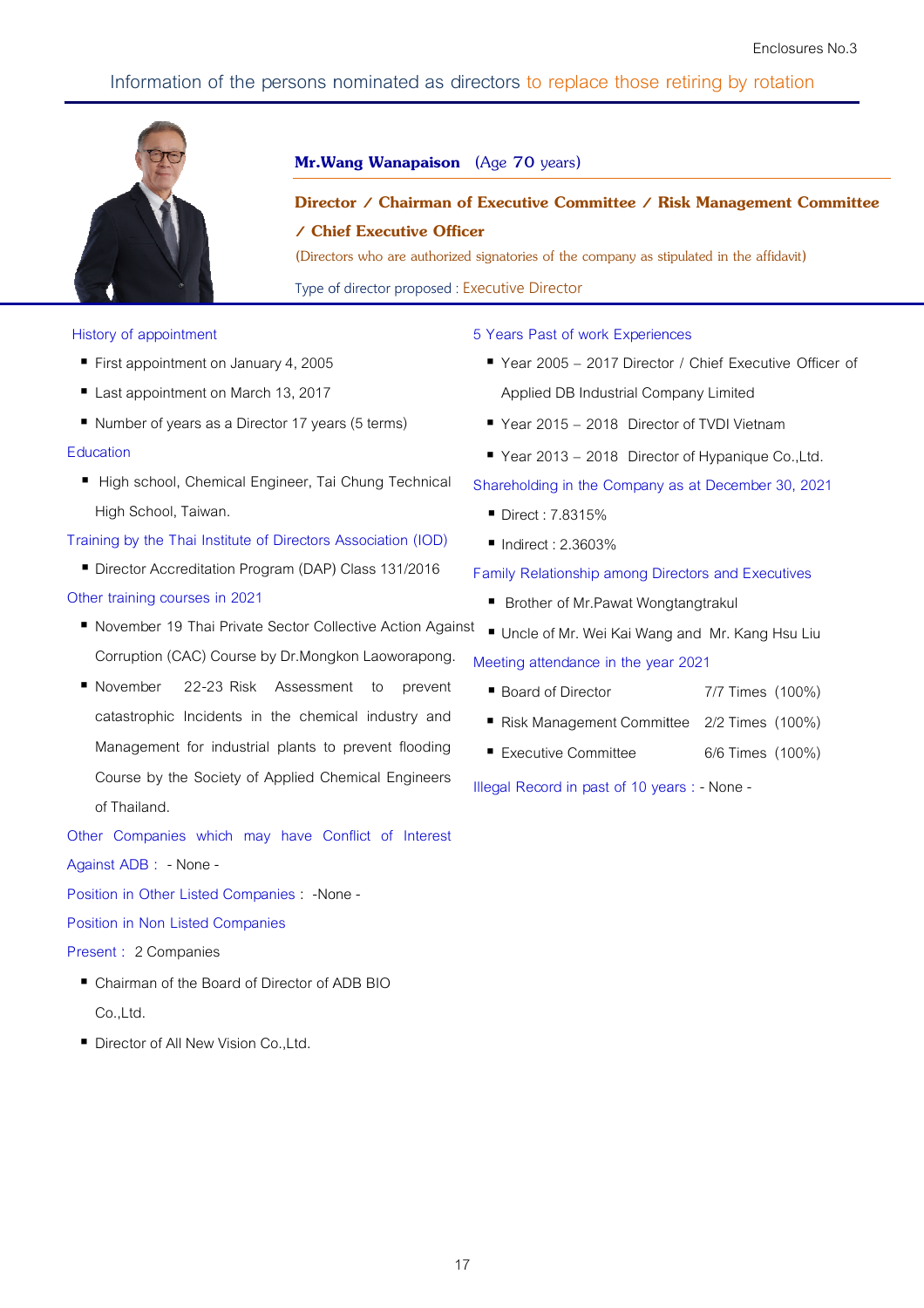

# **Mr. Wuttichai Wongcharoensin** (Age 45 years)

**Director / Risk Management Committee / Executive Committee** (Directors who are authorized signatories of the company as stipulated in the affidavit) Directors

Type of director proposed : Non-Executive Director

#### **History of appointment**

- First appointment on July 21, 2016
- Last appointment on April 19, 2019
- Number of years as a Director 6 Years (2 Terms)

#### **Education**

- Master of Business Administration, Westminster College, USA.
- Bachelor of International Business Management Faculty of Business Administration Assumption University.

#### **Training by the Thai Institute of Directors Association (IOD)**

- Director Accreditation Program (DAP) Class 135/2017
- Director Certification Program (DCP) Class 277/2019

#### **Other training courses in 2021**

■ November 22-23 Risk Assessment to prevent catastrophic Incidents in the chemical industry and Management for industrial plants to prevent flooding Course by the Society of Applied Chemical Engineers of Thailand.

#### **Other Companies which may have Conflict of Interest**

#### **Against ADB:** - None -

**Position in Other Listed Companies :** - None -

#### **Position in Non Listed Companies**

#### **Present :** 11 Companies

- Director of UR Family Co., Ltd.
- Director of Venture Inter Plus Co., Ltd.
- Director of Valusafe Co., Ltd.
- Director / Managing Director of TTN Nonwoven Solution Co.,Ltd.
- Director of Thai Wiring System Co., Ltd.
- Director of Songmao Nonwoven Co., Ltd.
- Director of Sunshine Plastic Products Co., Ltd.
- Director of Mimi Industrial Co., Ltd.
- Director of LEO Company Co.,Ltd.
- Director of Thai Nisshoku Co., Ltd.
- Director of Charoensin Holding Co., Ltd.

#### **5 Years Past of work Experiences**

- Year 2013 Present Director of UR Family Co.,Ltd.
- **Year 2004 Present Director of Thai Wiring System** Co.,Ltd.
- Year 2003 Present Director of Sunshine Plastic Products Co.,Ltd.
- **Year 2002 Present Director of Charoensin Holding** Co.,Ltd.
- Year 2002 Present Director of Songmao Nonwoven Co.,Ltd.
- **Year 2001 Present** Director / Managing Director of TTN Nonwoven Solution Co.,Ltd.

### **Shareholding in the Company as at December 30, 2021**

- **Direct** : 0.0409%
- **Indirect** : None -

#### **Family Relationship among Directors and Executives**

- Son of Mr.Ratthanachai Wongchareonsin
- Cousin with Mr. Veerachai Wongchareonsin

**Meeting attendance in the year 2021**

- Board of Director 7/7 Times (100%)
- Risk Management Committee Committee 2/2 Times (100%)
- **Executive Committee** 6/6 Times (100%)

Illegal Record in past of 10 years : - None -